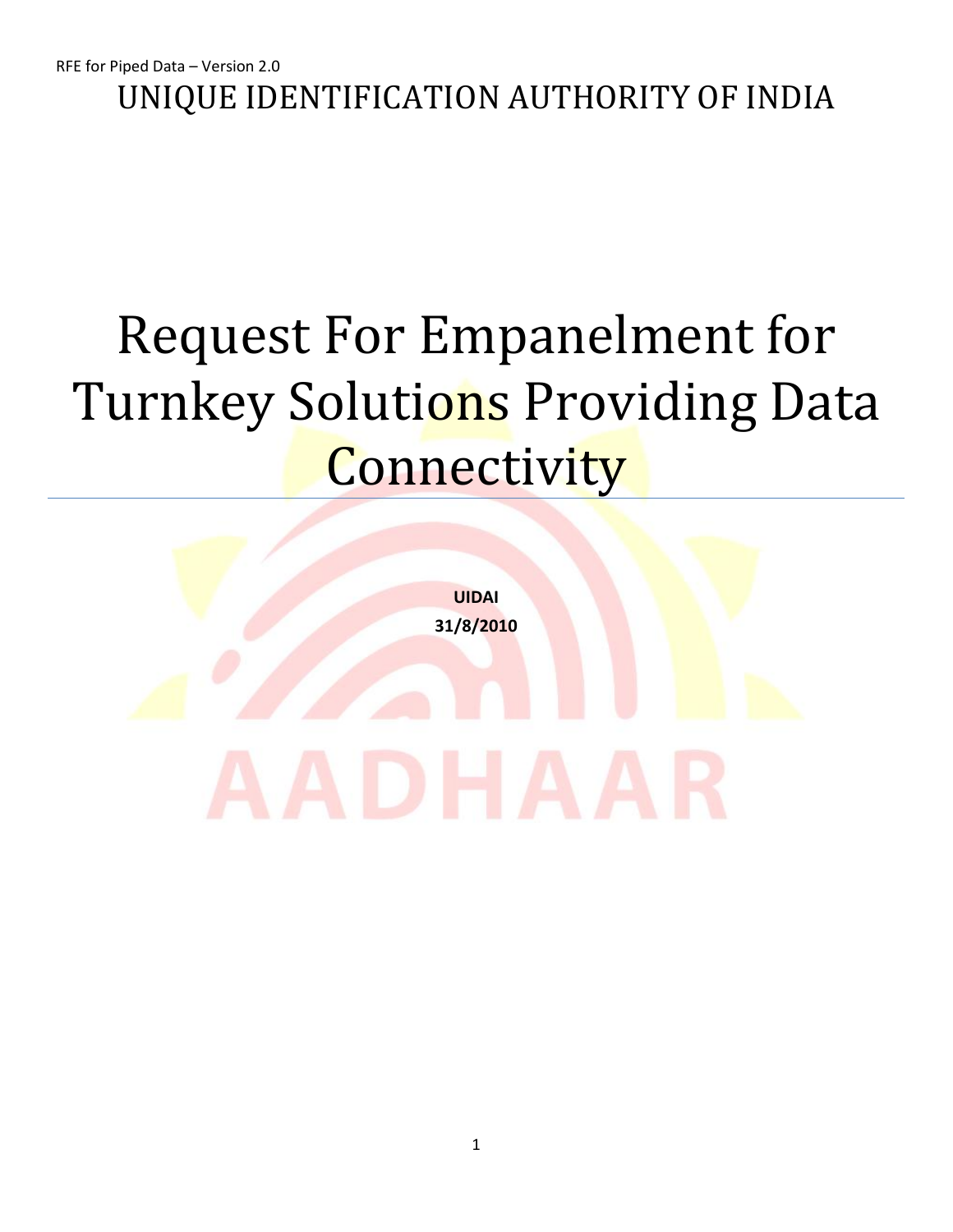

#### **Contents**

| $\mathbf{1}$   |  |
|----------------|--|
| 2              |  |
| 3              |  |
| 4              |  |
| 5              |  |
| 5.1            |  |
| 5.2            |  |
| 6              |  |
|                |  |
|                |  |
|                |  |
|                |  |
|                |  |
| $\overline{7}$ |  |
| 7.1            |  |
|                |  |
| 7.3            |  |
| 8              |  |
|                |  |
|                |  |
|                |  |
|                |  |

#### <span id="page-1-0"></span>**Invitation to empanelment**  $1 -$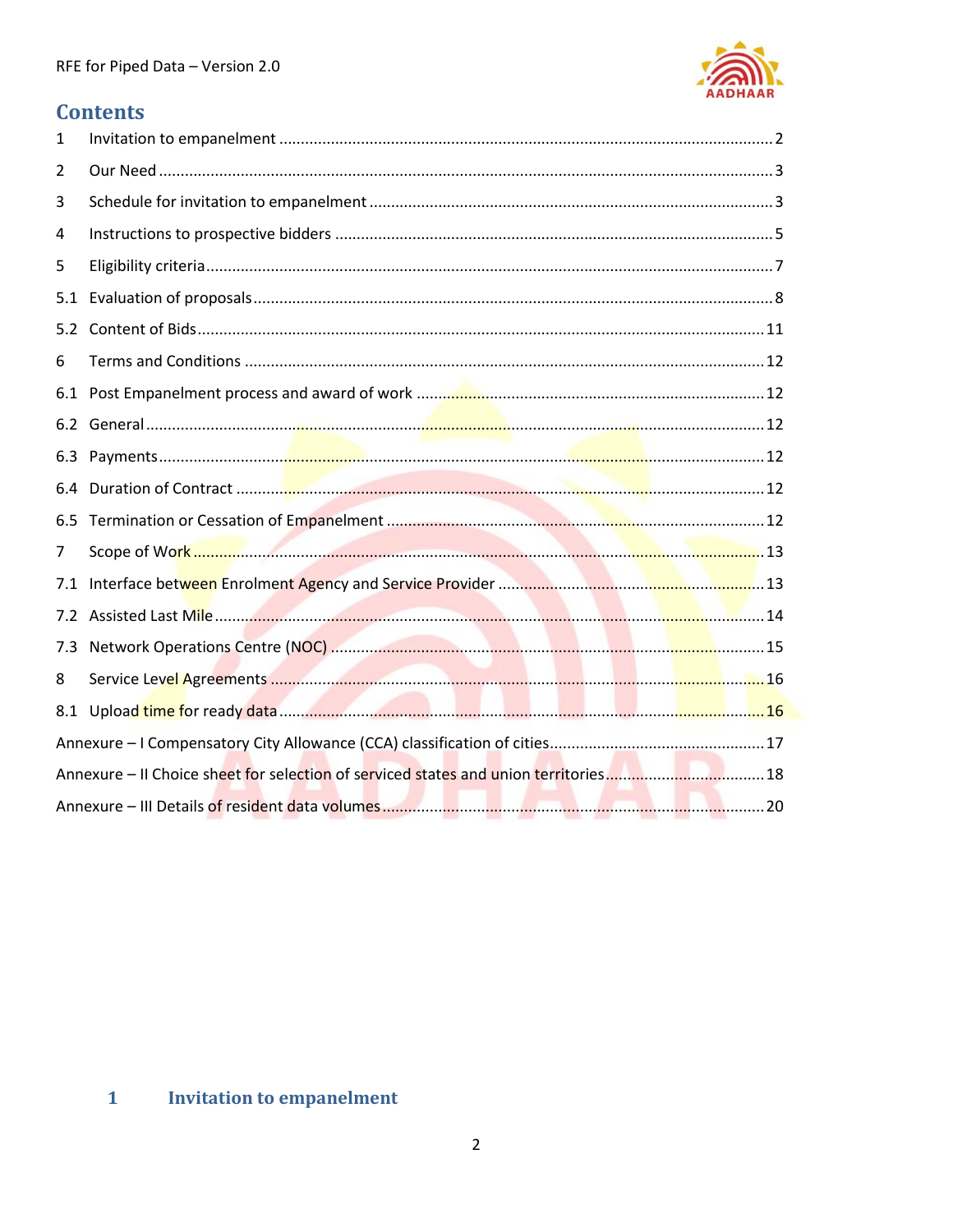#### RFE for Piped Data – Version 2.0



- 1.1 The Unique Identification Authority of India (UIDAI) is seeking to empanel **1.4 The Linear Property** reputed and reliable companies to provide managed services, for data transfer from enrolment centres across the country to the UIDAI's Central Identity Data Repository (CIDR). This empanelment document presents a background, objectives and Scope of Work (SoW) to be accomplished by the empanelled companies. To be considered for the empanelment process, a written application which addresses the requirements detailed in document should be submitted as per schedule in Table 1.
- 1.2 As a part of the enrolment process the demographic and biometric resident data captured at various enrolment centres will need to be transferred to the CIDR for de-duplication and issue of AADHAAR numbers. In order to aid this process, UIDAI intends to source turnkey solutions for providing data connectivity from Enrolment Centres to CIDR.

#### <span id="page-2-0"></span>**2 Our Need**

#### 2.1 Pan-India Reach

Enrolment Centres will be spread across the country including in remote locations with limited access to transport and connectivity, Pan-India reach of the empanelled Service Providers in terms of geographic spread will be critical to the success of the project.

2.2 Transient and Non recurring need

A large percentage of UIDAI Enrolment Centres will be mobile camps that will move across the country as enrolment progresses. Once the target population in the catchment area has been enrolled into the program, the mobile camps will move to other locations to cover a large portion of the population cost effectively. After the initial wave of enrolment, there will be a smaller number of permanent enrolment centres to take care of enrolment on an ongoing basis.

As a result the data transfer requirement in certain geographic locations will be transient and nonrecurring. The empanelled Service Provider should account for the transient nature of the requirement while laying down the infrastructure for the same. The empanelled companies will be notified of connectivity requirements with exact locations and schedules at the time of award of work to the Service provided by the Registrar / enrolment agencies.

#### <span id="page-2-1"></span>**3 Schedule for invitation to empanelment**

3.1 Name of issuing office: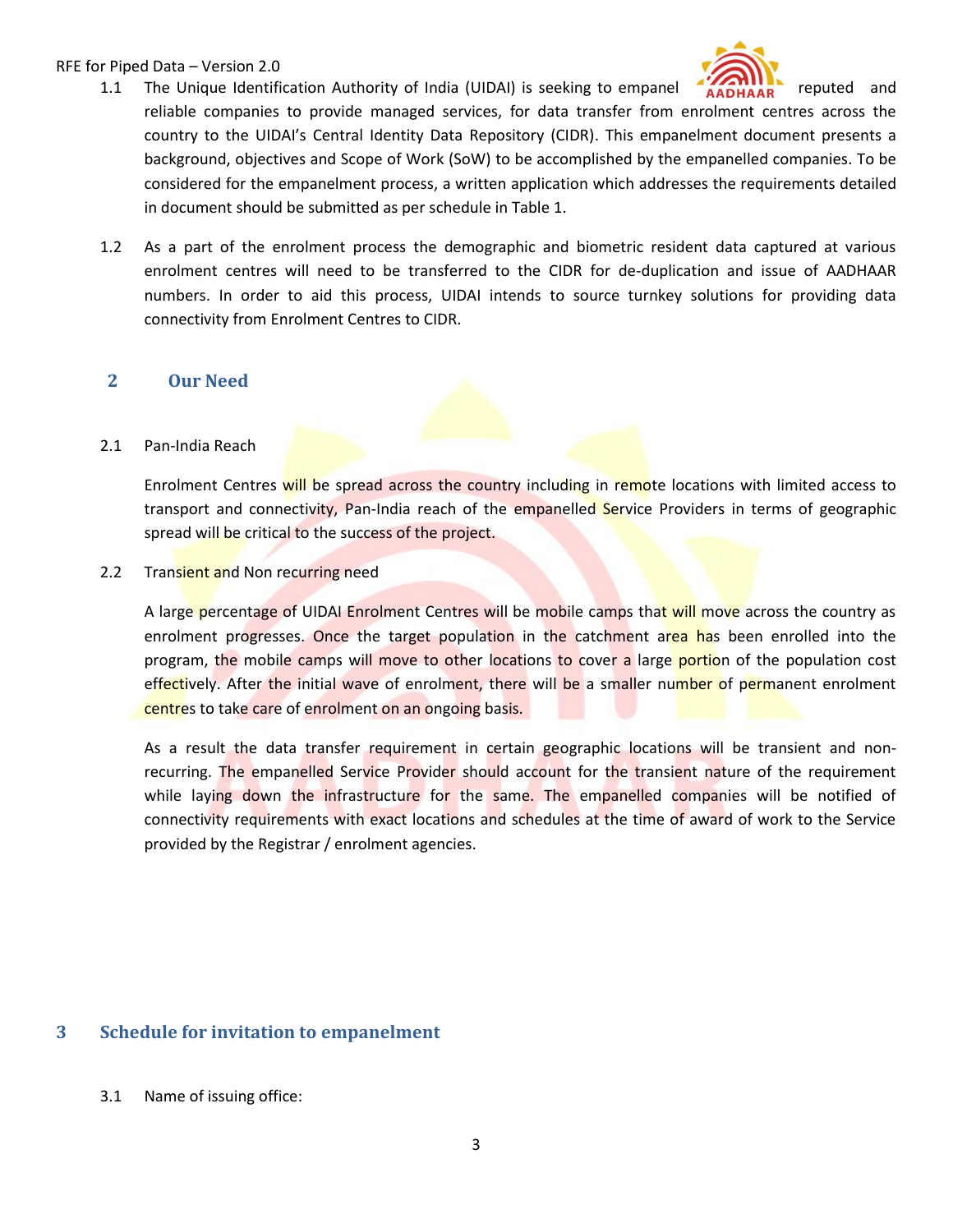RFE for Piped Data – Version 2.0

Unique Identification Authority of India 2<sup>nd</sup> floor, Tower I, Jeevan Bharati Building, Connaught Circus, New Delhi 110001 Email[: datapipes@uidai.gov.in](mailto:datapipes@uidai.gov.in)



#### 3.2 Addressee and address at which proposals are to be submitted:

Assistant Director General (Logistics) Unique Identification Authority of India 2<sup>nd</sup> floor, Tower I, Jeevan Bharati Building, Connaught Circus, New Delhi 110001

#### 3.3 Important dates:

#### **Table 1**

| S No.                   | <b>Activity</b>                             | Date                                         |
|-------------------------|---------------------------------------------|----------------------------------------------|
|                         | Release of RFE                              | 17 <sup>th</sup> August, 2010                |
| $\overline{2}$          | <b>Pre-Bid conference</b>                   | 24 <sup>th</sup> August, 2010                |
| 3                       | Last date for submission of written queries | 26 <sup>th</sup> August, 2010                |
| 4                       | Date of issue of clarifications             | 31 <sup>st</sup> August, 2010                |
| 5                       | Last date for submission of bids            | 9 <sup>th</sup> September, 2010 at 1500 Hrs  |
| 6                       | Opening of pre-qualification sheets         | 9 <sup>th</sup> September, 2010 at 1600 Hrs  |
| 7                       | Paper evaluation ends                       | 13 <sup>th</sup> September, 2010             |
| $\overline{\mathbf{R}}$ | <b>Bid presentation starts</b>              | 14 <sup>th</sup> September, 2010             |
| 9                       | <b>Bid presentations end</b>                | 16 <sup>th</sup> September, 2010             |
| 10                      | Declaration of technical evaluation         | 22 <sup>nd</sup> September, 2010             |
| 11                      | Opening of financial offers                 | 23 <sup>rd</sup> September, 2010 at 1100 Hrs |
| 12                      | Date of declaration of empanelment          | 28 <sup>th</sup> September, 2010             |

## AADHAAI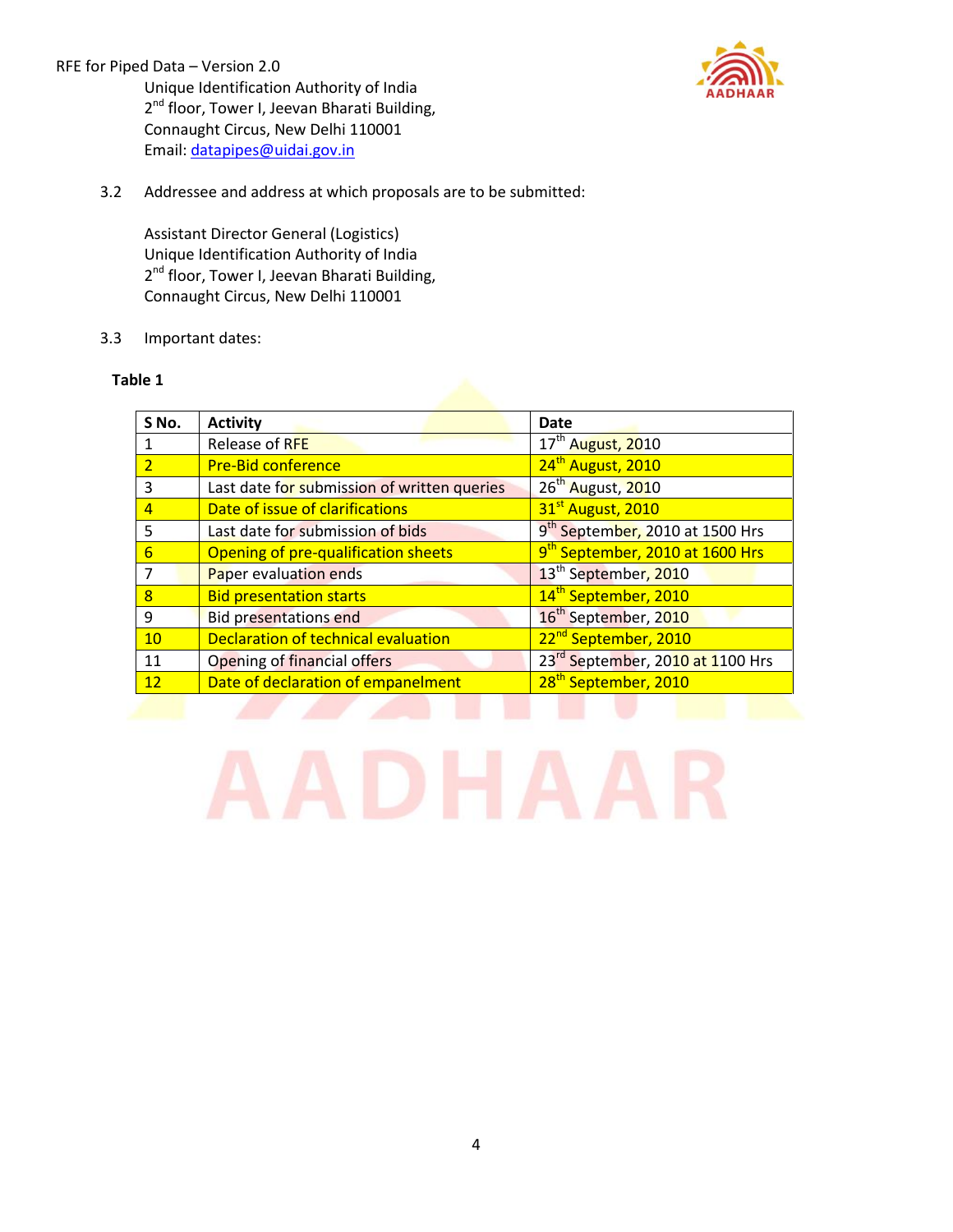#### <span id="page-4-0"></span>**4 Instructions to prospective bidders**

- 4.1 Proposal responses should be in one large envelope marked as "Bid for Turnkey Solutions Providing Data Connectivity for UIDAI" containing two separate sealed envelopes.
- 4.2 Each of the sealed envelopes shall have one ORIGINAL and one COPY of the Request for Empanelment as well as 2 CDs containing the Request for Empanelment to the office specified in Clause 4.5.
- 4.3 ORIGINAL and COPY should both should contain 3 sealed envelopes. One marked "PRE-QUALIFICATION" should contain documents specified in Table 2. One marked "TECHNICAL BID" should contain documents specified in Table 3. One marked "COMMERCIAL BID" should contain the bid as specified in Table 4.
- 4.4 The RFE is available to be downloaded online, free of cost. However at the time of submission of RFE, bidders are required to pay INR 10000/- towards Request for Empanelment Fees in the form of Demand Draft drawn in favor of "PAO, UIDAI, New Delhi" payable at New Delhi. This RFE Fees should be included along with the Application in a separate cover and this fee is Non-Refundable.

Alternatively, the bidders may purchase the hard copy of the Request for Empanelment from the UIDAI office against payment of INR 10000/. These bidders are not required to furnish this fee again at the time of RFE submission.

4.5 The sealed responses should reach the Office of the Director General – UIDAI as per schedule in Table 1 addressed to the ADG – Logistics. The address is:

Unique Identification Authority of India (UIDAI) 2nd Floor, Tower I, Jeevan Bharati Building Connaught Circus New Delhi 110001

- 4.6 Proposals received after due date & time or without necessary documents will be rejected
- 4.6 The sealed envelopes will be opened as per schedule detailed in Table 1. Firms may send one person on their behalf to be present when the sealed envelopes are being opened
- 4.7 Empanelment proposals will be evaluated and successful companies announced as per the evaluation criteria and detailed procedure outlined in section 5
- 4.8 The firm may send an email to *[datapipes@uidai.gov.in](mailto:datapipes@uidai.gov.in)* for any clarifications or queries as per schedule in Table 1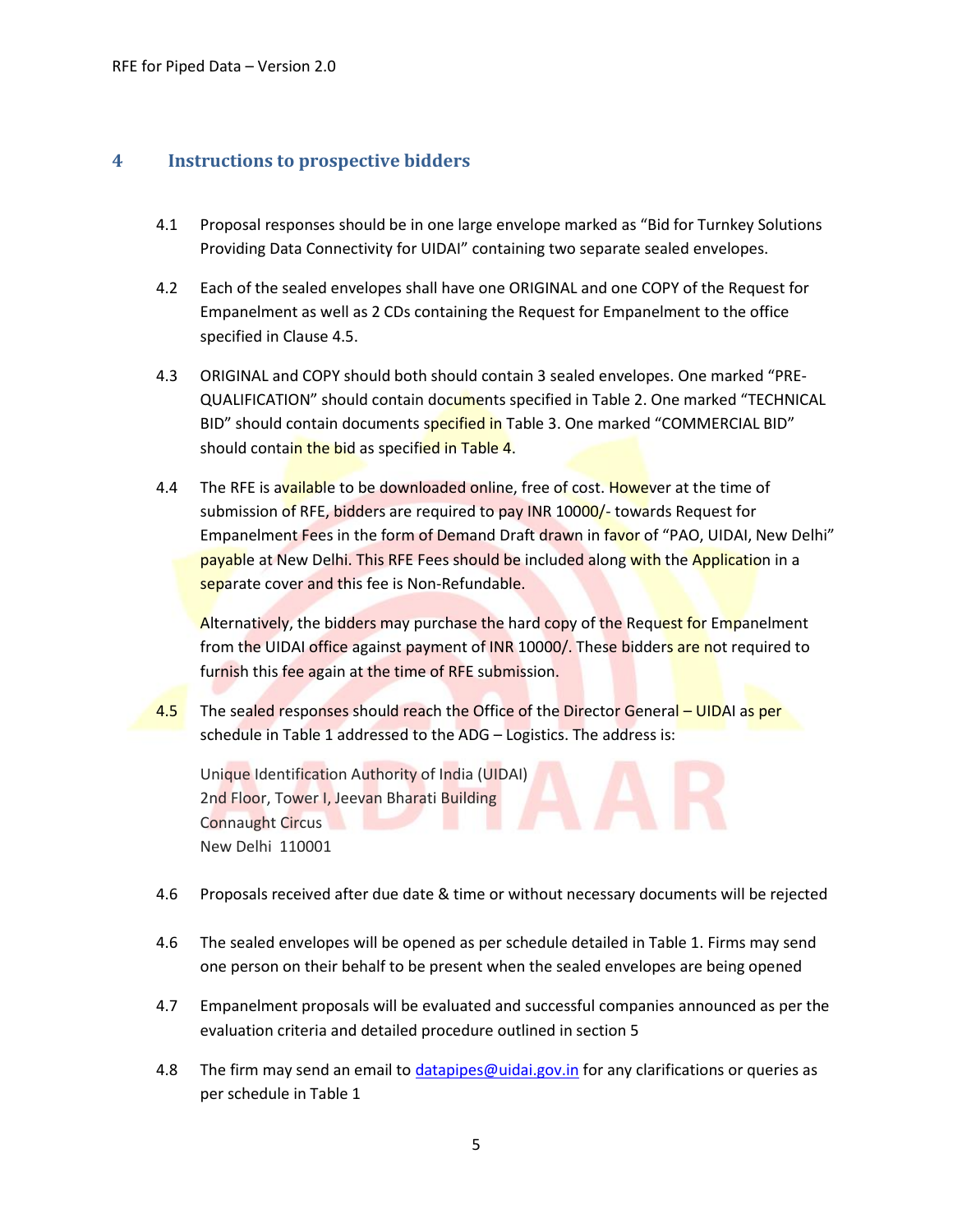

4.9 Bidders are requested to review the checklist listed below to ensure all the requisite documents are enclosed and are in order.

Table 1.1: Checklist for tender document

| SI. No. | Category                              | <b>Detailed description</b>                                                                                                                                                                                                                                                                                                                                                                                                                                                                                                    | <b>Check for</b><br>completion<br>(YES/NO) |
|---------|---------------------------------------|--------------------------------------------------------------------------------------------------------------------------------------------------------------------------------------------------------------------------------------------------------------------------------------------------------------------------------------------------------------------------------------------------------------------------------------------------------------------------------------------------------------------------------|--------------------------------------------|
|         | Pre-Qualification Criteria            | One SEPARATE sealed envelope, clearly marked "PRE-<br>QUALIFICATION CRITERIA" containing the following:<br>- List as per Table 2<br>- Supporting Documents as per Table 2                                                                                                                                                                                                                                                                                                                                                      |                                            |
|         | <b>Technical Evaluation Criteria</b>  | One SEPARATE sealed envelope, clearly marked<br>"TECHNICAL EVALUATION CRITERIA" containing the<br>following:<br>- List as per Table 3<br>- Supporting Documents as per Table 3<br>- Annexure - Il duly filled in with YES/NO responses in each                                                                                                                                                                                                                                                                                 |                                            |
| 3       | <b>Commercial Bid</b>                 | box as per instructions<br>One SEPARATE sealed envelope, clearly marked<br>"COMMERCIAL BID" containing the commercial bid filled out<br>in the format as specified in Table 4                                                                                                                                                                                                                                                                                                                                                  |                                            |
|         | <b>ORIGINAL and COPY</b><br>envelopes | All of the envelopes specified in line items 1, 2 and 3 need to<br>be placed in one larger sealed envelope. Two such large<br>envelopes each containing line items 1,2 and 3 need to be<br>prepared. One marked as "ORIGINAL - Bid for Turnkey<br><b>Solutions Providing Data Connectivity for UIDAI</b> " and one<br>marked as "COPY - Bid for Turnkey Solutions Providing<br>Data Connectivity for UIDAI " This is the final form of the<br>tender document that will be submitted at the address<br>specified in Clause 4.5 |                                            |

# <span id="page-5-0"></span>**AADHAAR**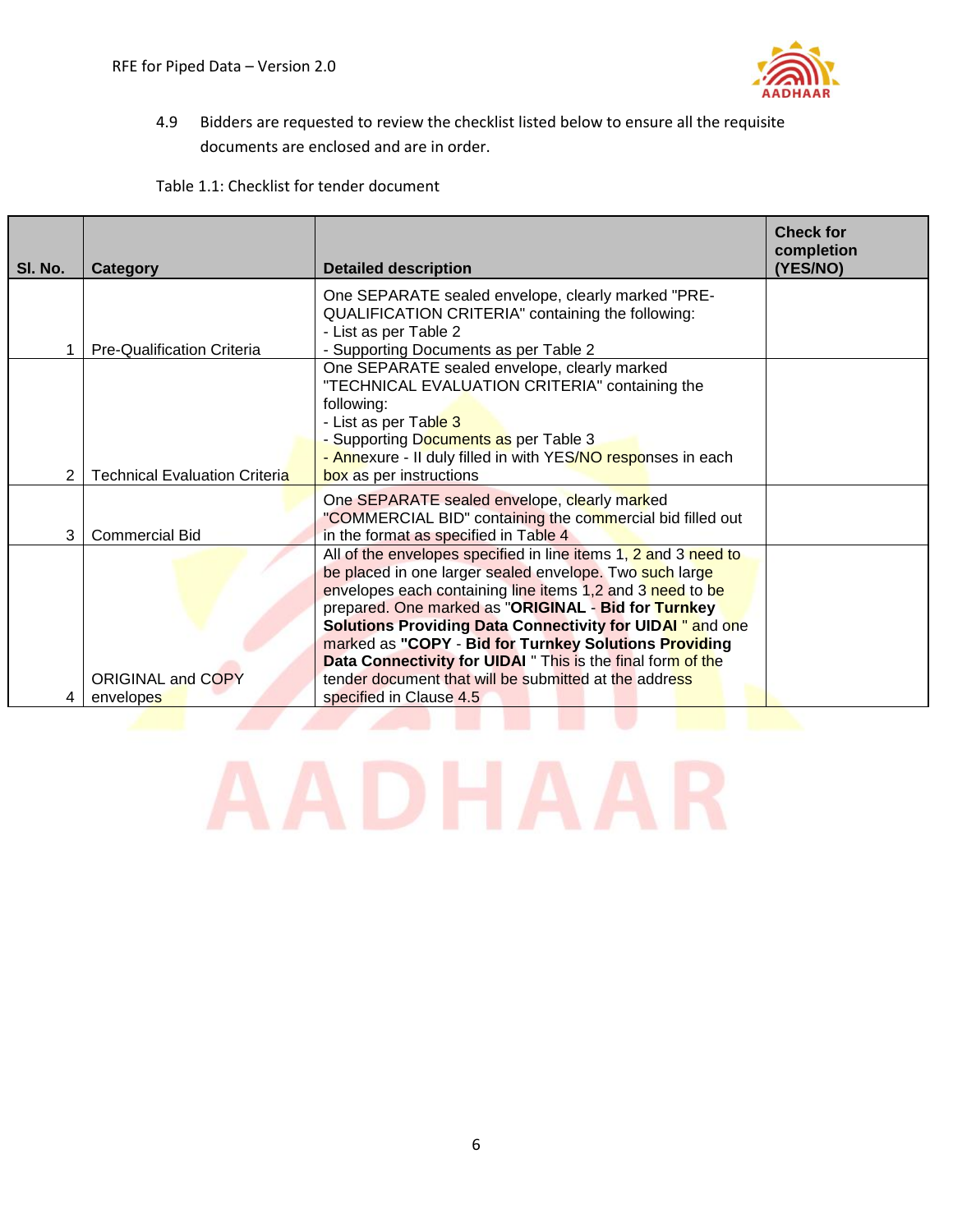

#### **5 Eligibility criteria**

All companies, submitting a bid must conform to the eligibility criteria and provide supporting documents as specified in **Table 2** below:

| $\mathbf{1}$   | Name of the Bidder                                                                                                                                                                                                                                                                                       |                                                                                                                                                                                                                                                                                          |                               |                                   |
|----------------|----------------------------------------------------------------------------------------------------------------------------------------------------------------------------------------------------------------------------------------------------------------------------------------------------------|------------------------------------------------------------------------------------------------------------------------------------------------------------------------------------------------------------------------------------------------------------------------------------------|-------------------------------|-----------------------------------|
| $\overline{2}$ | Mailing Address in India                                                                                                                                                                                                                                                                                 |                                                                                                                                                                                                                                                                                          |                               |                                   |
| 3              | Telephone<br>and<br>Fax<br>number                                                                                                                                                                                                                                                                        |                                                                                                                                                                                                                                                                                          |                               |                                   |
| 4              | E-mail address                                                                                                                                                                                                                                                                                           |                                                                                                                                                                                                                                                                                          |                               |                                   |
| 5              | Name and designation of the<br>authorized<br>make<br>to<br>person<br>commitments to the Purchaser                                                                                                                                                                                                        |                                                                                                                                                                                                                                                                                          |                               |                                   |
| 6              | Year of establishment and<br>constitution of organization                                                                                                                                                                                                                                                |                                                                                                                                                                                                                                                                                          |                               |                                   |
| SI<br>No.      | <b>Pre-Qualification Criteria</b>                                                                                                                                                                                                                                                                        | <b>Supporting Documents</b>                                                                                                                                                                                                                                                              | <b>Compliance</b><br>(Yes/No) | <b>Detailed</b><br><b>Remarks</b> |
| $\mathbf{1}$   | Company registered in India under<br>the Companies Act 1956                                                                                                                                                                                                                                              | Certificate of Incorporation/<br>Registration                                                                                                                                                                                                                                            |                               |                                   |
| $\overline{2}$ | Average overall annual turnover of<br>at least Rs. 50 Crore (Rupees fifty<br>crores) during the previous three<br>financial years (2007-2008, 2008-<br>2009, 2009-2010)<br><b>OR</b><br>Net profit in at least two of the<br>previous three financial years<br>(2007-2008, 2008-2009, 2009-<br>$2010$ ). | Audited/ Certified financial<br>statements & annual report<br>for 2007-2008, 2008-2009,<br>2009-2010. In case revenue<br>from providing data<br>connectivity is not<br>mentioned explicitly, a<br>certificate from the<br>statutory auditors of the<br>company qualifying the<br>revenue |                               |                                   |
| 3              | Shall not have defaults on any<br>bank/institutions' loans in the past                                                                                                                                                                                                                                   | Certificate from statutory<br>auditor                                                                                                                                                                                                                                                    |                               |                                   |
| $\overline{4}$ | Shall have no default in payment<br>of statutory dues or liabilities                                                                                                                                                                                                                                     | Certificate from statutory<br>auditor                                                                                                                                                                                                                                                    |                               |                                   |
| 5              | Shall have filed income tax returns<br>for the three financial years (2006-<br>07, 2007-2008, and 2008-2009).                                                                                                                                                                                            | Copy of the IT returns for<br>2006-07, 2007-2008, 2008-<br>2009, duly acknowledged by<br>Income-Tax department                                                                                                                                                                           |                               |                                   |
| 6              | Shall have a valid NLD/ILD license                                                                                                                                                                                                                                                                       | License certificate from<br>Department of Telecom                                                                                                                                                                                                                                        |                               |                                   |
| $\overline{7}$ | Should have a network presence in<br>at least 3 states                                                                                                                                                                                                                                                   | Self-certification attested by<br><b>CEO</b>                                                                                                                                                                                                                                             |                               |                                   |
| 8              | Shall have a Network Operations<br>Center which may be certified by a                                                                                                                                                                                                                                    | Industry standard third party<br>quality certification for the                                                                                                                                                                                                                           |                               |                                   |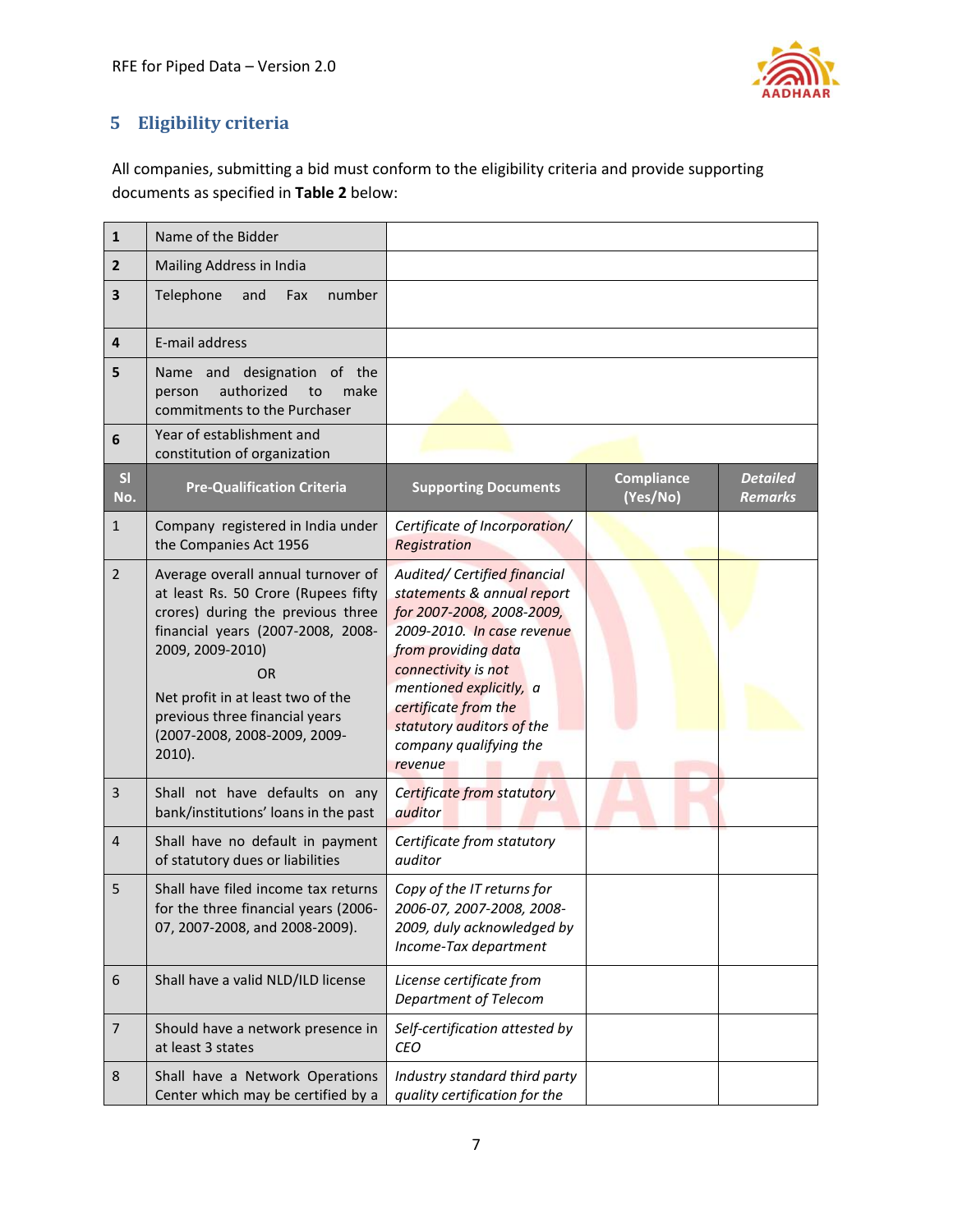

|   | third party. UIDAI reserves the   NOC (if available)<br>right to conduct an inspection/<br>third party certification on the<br>premises. |         |  |
|---|------------------------------------------------------------------------------------------------------------------------------------------|---------|--|
| 9 | Shall not be blacklisted by any   Certificate from statutory<br>other government agency                                                  | auditor |  |

#### <span id="page-7-0"></span>**5.1 Evaluation of proposals**

Preliminary scrutiny of the empanelment proposal will be made by a Screening Committee under the chairmanship Deputy Director General (DDG), UIDAI to determine whether the documents have been properly signed, all relevant papers submitted and the proposal is in order. Proposals not conforming to such requirements will be prima facie rejected.

The evaluation of the offer will be done in 3 parts:

- 5.1.1 The minimum qualifying criteria mentioned in Table 2 of section 5 will need to be met to be considered for technical evaluation.
- 5.1.2 **Technical Evaluation:** The bid will be evaluated based on the weightages and parameters detailed in Table 3. Based on the 'Evaluation Parameters' as tabulated in Table 3, points shall be awarded and **Total Technical Score (ST)** computed for each bid. **It is mandatory for the Bidders to secure minimum qualifying points of 70% on overall maximum score in order to Qualify** as defined hereunder as **Technically Qualified Bidder (TQB). Only TQBs** will be considered for commercial evaluation.
- 5.1.3 **Commercial evaluation:** The TQBs will be required to specify the States and Union Territories (UTs) in which they will provide their services. This will be indicated in the list of States and Union Territories (UTs) as specified in Annexure - II. The service providers will be expected to cover all districts in these states, unless expressly stated otherwise in the bid response. The Service Provider will then have to provide an additional enclosure in the response stating the locations within a serviced state that will not be covered and attach it to Annexure - II

TQBs will be required to submit bids for 3 different service models detailed in Table 4

**Commercial Bid Score (S<sub>F</sub>) for** each Bid shall be computed as follows:

Description of the variables used:

- **F is the Commercial Bid Price quoted in the Bid under consideration for a given service model as specified in Table 4**
- **F<sup>L</sup> is the value of lowest Qualifying Commercial Bid Price for a given service model as specified in Table 4**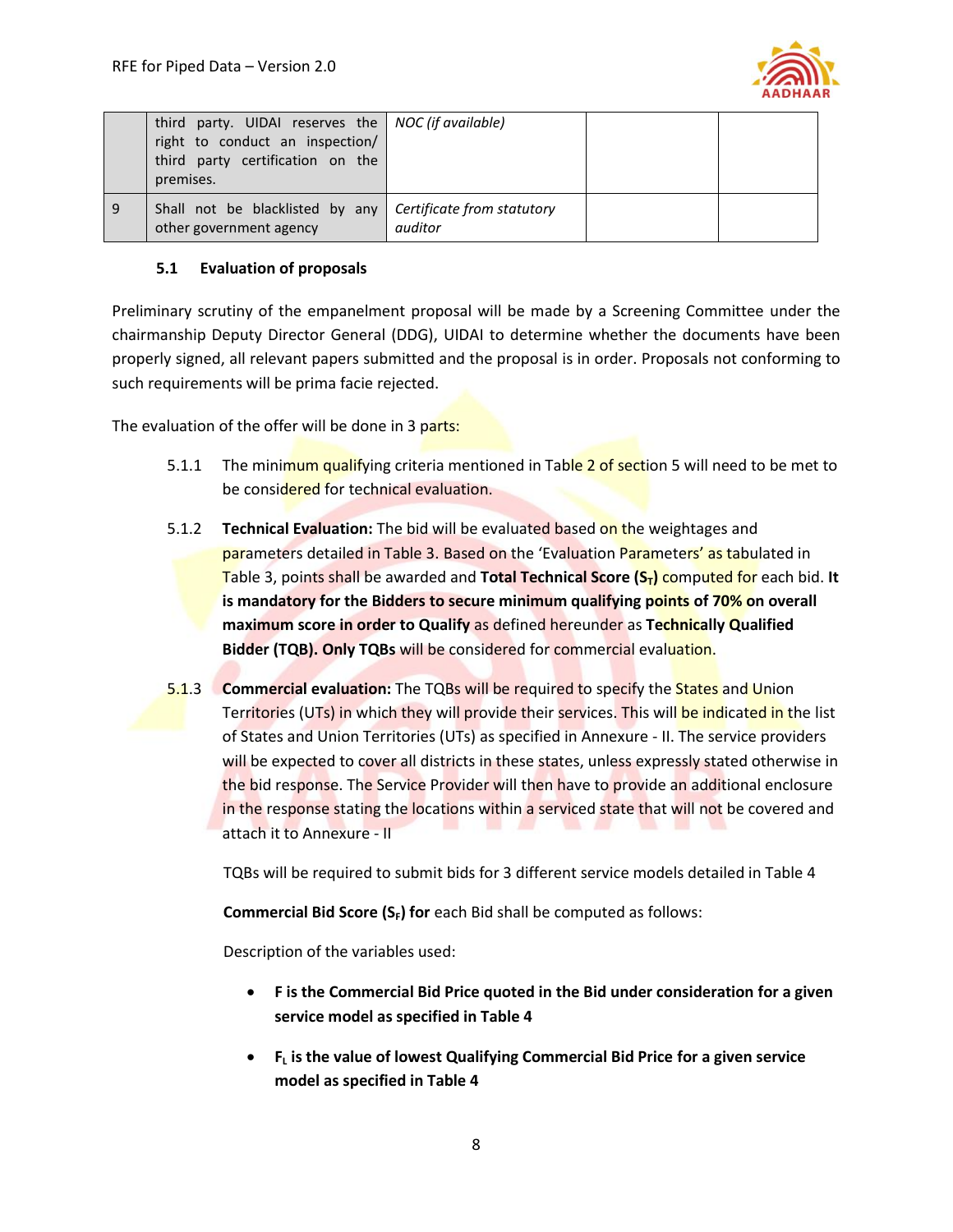

#### $S_F = 100 \times (F_L / F)$

5.1.4 **Price sheet:** On calculation of the commercial score, UIDAI will create a price sheet containing the details as per tables 2.1, 2.2 and 2.3 and will make these sheets along with the technical evaluation sheet available to the Registrar / enrolment agencies.

#### Table 2.1: Sample price sheet for service model in clause 7.1.1

| SI.<br>No. | <b>Service Provider</b> | <b>Technical</b><br><b>Score</b> | <b>Commercial</b><br><b>Score</b> | <b>Price in</b><br><b>INR</b> for<br><b>Clause</b><br>7.1.1 |
|------------|-------------------------|----------------------------------|-----------------------------------|-------------------------------------------------------------|
|            | Service Provider 5      | 93                               | 83.33                             | 0.12                                                        |
| 2          | Service Provider 1      | 85                               | 100.00                            | 0.1                                                         |
| 3          | Service Provider 4      | 81                               | 45.45                             | 0.22                                                        |
| 4          | Service Provider 3      | 77                               | 58.82                             | 0.17                                                        |
| 5          | Service Provider 2      | 72                               | 66.67                             | 0.15                                                        |

Table 2.2: Sample price sheet for service model in clause 7.1.2

| SI.<br>No. | <b>Service Provider</b>   | <b>Technical</b><br><b>Score</b> | <b>Commercial</b><br><b>Score</b> | <b>Price in</b><br><b>INR</b> for<br><b>Clause</b><br>7.1.2 |
|------------|---------------------------|----------------------------------|-----------------------------------|-------------------------------------------------------------|
|            | <b>Service Provider 5</b> | 93                               | 100.00                            | 0.07                                                        |
| 2          | <b>Service Provider 1</b> | 85                               | 87.50                             | 0.08                                                        |
| 3          | <b>Service Provider 4</b> | 81                               | 70.00                             | 0.1                                                         |
| 4          | <b>Service Provider 3</b> | 77                               | 58.33                             | 0.12                                                        |
| 5          | <b>Service Provider 2</b> | 72                               | 53.85                             | 0.13                                                        |

Table 2.3: Sample price sheet for service model in clause 7.1.3

| SI.<br>No. | <b>Service Provider</b>   | <b>Technical</b><br><b>Score</b> | <b>Commercial</b><br><b>Score</b> | <b>Price in</b><br><b>INR</b> for<br><b>Clause</b><br>7.1.3 |
|------------|---------------------------|----------------------------------|-----------------------------------|-------------------------------------------------------------|
|            | <b>Service Provider 5</b> | 93                               | 100.00                            | 0.03                                                        |
| 2          | Service Provider 1        | 85                               | 37.50                             | 0.08                                                        |
| 4          | Service Provider 3        | 77                               | 75.00                             | 0.04                                                        |
| 3          | Service Provider 4        | 81                               | 50.00                             | 0.06                                                        |
| 5          | Service Provider 2        | 72                               | 33.33                             | 0.09                                                        |

These price sheets and the technical evaluation sheet can then be referred to by the Registrar / enrolment agencies at the time of engaging the services of a service provider.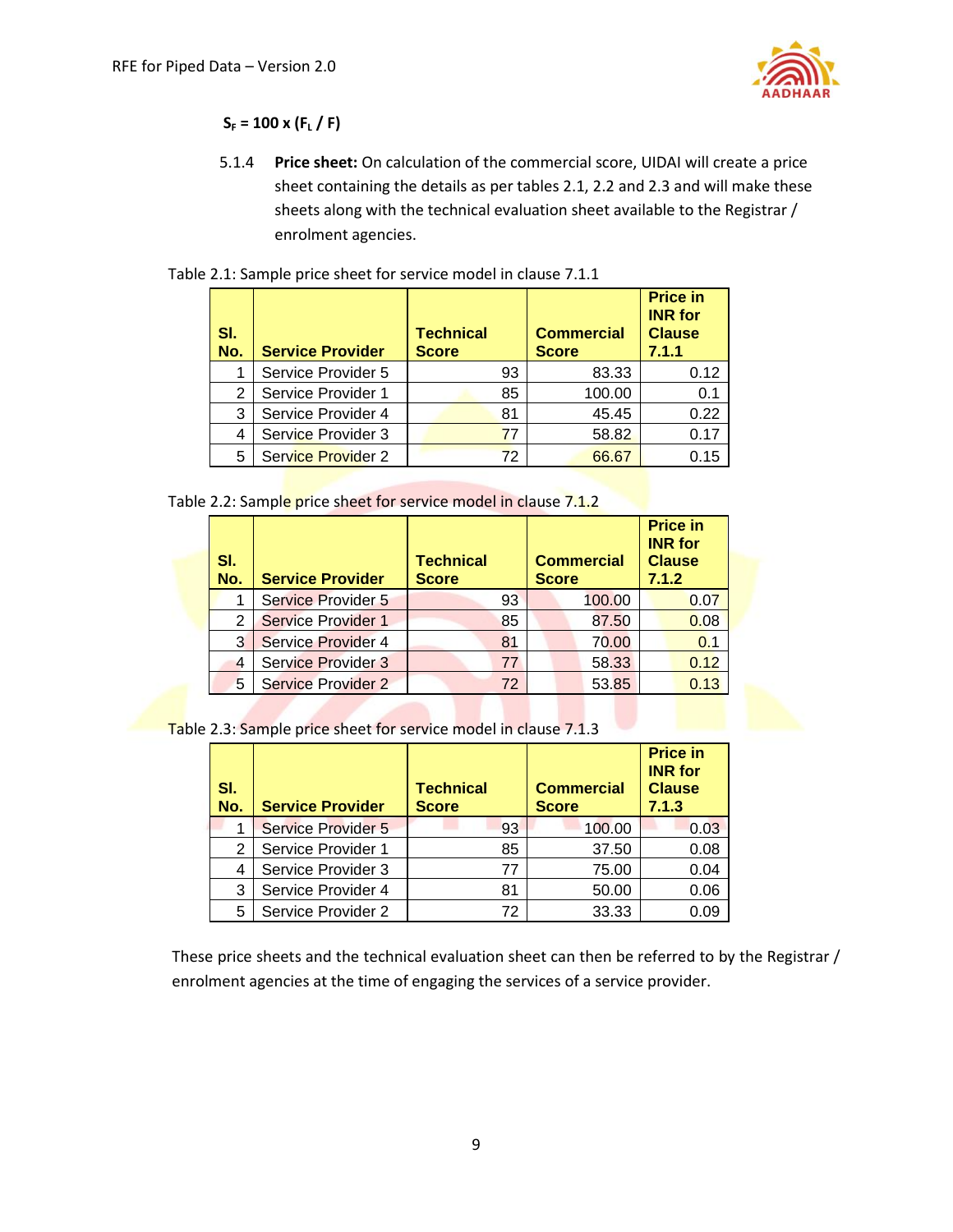

#### **Table 3: Technical Evaluation Criteria**

|                    |                                                                                                                                                         | <b>Technical Evaluation</b> |                  |              |                                            |
|--------------------|---------------------------------------------------------------------------------------------------------------------------------------------------------|-----------------------------|------------------|--------------|--------------------------------------------|
| SR <sub>NO</sub> . | <b>CRITERIA</b>                                                                                                                                         | Weightage                   | Sub<br>weightage | <b>Marks</b> | <b>Documents required</b>                  |
| $\mathbf{1}$       | Past Experience of the Firm                                                                                                                             | 30%                         |                  | 30.0         |                                            |
| 1.1                | Turnover from similar work                                                                                                                              |                             | 50%              | 15.0         | Certificate from statutory<br>auditor      |
| 1.2                | Number of similar works executed                                                                                                                        |                             | 30%              | 9.0          | 3 most relevant completion<br>certificates |
| 1.3                | Size of single largest domestic customer<br>supported (number of data collection centres,<br>connection uptime, geographic spread, industry<br>segment) |                             | 20%              | 6.0          | Self attested sheet                        |
|                    |                                                                                                                                                         |                             |                  |              |                                            |
| SR <sub>NO</sub> . | <b>CRITERIA</b>                                                                                                                                         | Weightage                   | Sub<br>weightage | <b>Marks</b> | <b>Documents required</b>                  |
| $\overline{2}$     | <b>Qualification, Experience of Key Personnel</b>                                                                                                       | 10%                         |                  | 10.0         |                                            |
| 2.1                | Network Operation Center team experience and<br>credentials                                                                                             |                             | 60%              | 6.0          | CV of team leader                          |
| 2.2                | Project Manager experience and credentials                                                                                                              |                             | 40%              | 4.0          | CV of project manager                      |
|                    |                                                                                                                                                         |                             |                  |              |                                            |
| SR <sub>NO</sub> . | <b>CRITERIA</b>                                                                                                                                         | Weightage                   | Sub<br>weightage | <b>Marks</b> | <b>Documents required</b>                  |
| 3                  | <b>Capability and Proposed Methodology</b>                                                                                                              | 60%                         |                  | 60.0         |                                            |
| 3.1                | Coverage and Network infrastructure quality                                                                                                             |                             | 35%              | 21.0         | <b>Hard copy of Presentation</b>           |
| 3.1.1              | Pan India reach                                                                                                                                         |                             | 40%              | 8.4          | <b>Hard copy of Presentation</b>           |
| 3.1.2              | Redundancy                                                                                                                                              |                             | 20%              | 4.2          | Hard copy of Presentation                  |
| 3.1.3              | Scalability                                                                                                                                             |                             | 20%              | 4.2          | Hard copy of Presentation                  |
| 3.1.4              | Security                                                                                                                                                |                             | 20%              | 4.2          | Hard copy of Presentation                  |
| 3.2                | Interface between EA and service provider at off-<br>site locations (Computerized v. Plain connectivity)                                                |                             | 15%              | 9.0          | Hard copy of Presentation                  |
|                    | Demonstrated ramp-up of network<br>infrastructure (as measured by 3 case studies<br>where ramp-up is defined as a %age of existing                      |                             |                  |              |                                            |
| 3.3                | capacity)                                                                                                                                               |                             | 10%              | 6.0          | Hard copy of Presentation                  |
| 3.4                | Solution proposed                                                                                                                                       |                             | 40%              | 24.0         | Hard copy of Presentation                  |
| 3.4.1              | Robustness of proposed solution (level of<br>detail, risk mitigation, practicality)                                                                     |                             | 20%              | 4.8          | Hard copy of Presentation                  |
| 3.4.2              | Innovation and features beyond proposed<br>requirements                                                                                                 |                             | 50%              | 12.0         | Hard copy of Presentation                  |
| 3.4.3              |                                                                                                                                                         |                             |                  |              |                                            |
|                    | Proposed ramp-up plan                                                                                                                                   |                             | 20%              | 4.8          | Hard copy of Presentation                  |

A presentation is to be made for evaluation of items of line items 3 to 3.4.4 and a hard copy of the presentation (5 sets) is to be submitted at the time of making the presentation.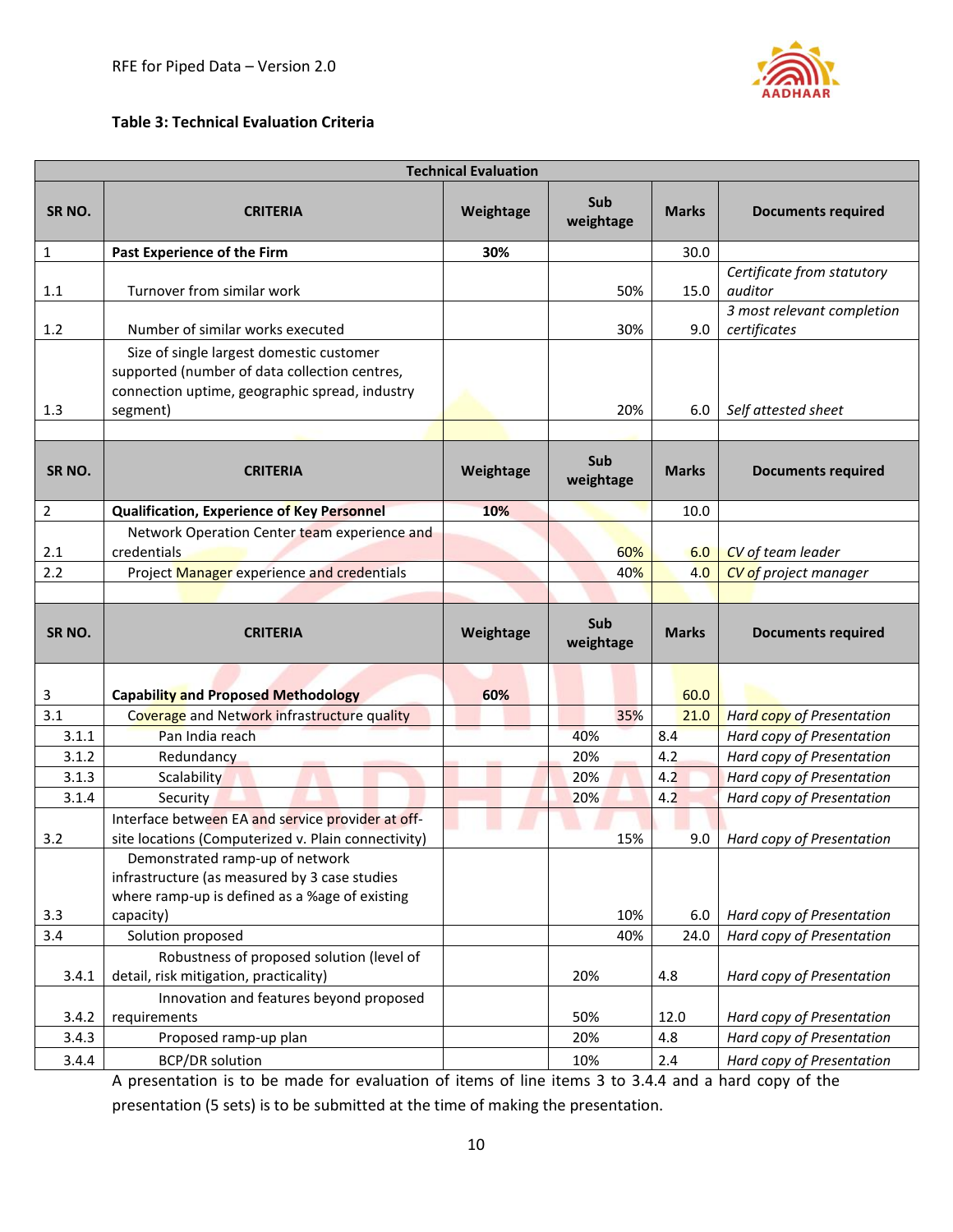

#### <span id="page-10-0"></span>**5.2 Content of Bids**

- 5.2.1 Firm Information
	- 5.2.1.1 Brief profile of the firm
	- 5.2.1.2 Key clients in public and private sector
	- 5.2.1.3 Information detailed in technical evaluation criteria
- 5.2.2 Commercial Bid
	- 5.2.2.1 The bidders will be required to specify the states and union territories (UTs) in which they will provide their services. The service providers will be expected to cover all districts in these states.
	- 5.2.2.2 Bidders are required to provide their commercial bid in the following format:

#### **Table 4**

| <b>Pricing Component</b>            | <b>Pricing Metric</b> | Unit Rate (INR) (up to | Unit Rate in Words (up to |
|-------------------------------------|-----------------------|------------------------|---------------------------|
|                                     |                       | 2 decimals place)      | 2 decimals place)         |
|                                     |                       |                        |                           |
| Charges for transfer of data from   | Per Megabyte of       |                        |                           |
| enrolment centre to CIDR as         | data transferred as   |                        |                           |
| mentioned in Clause 7.1.1 (At-site  | per CIDR              |                        |                           |
| connectivity)                       | acknowledgement       |                        |                           |
|                                     | on transfer of data   |                        |                           |
|                                     |                       |                        |                           |
| Charges for transfer of data from   | Per Megabyte of       |                        |                           |
| enrolment centre to CIDR as         | data transferred as   |                        |                           |
| mentioned in Clause 7.1.2 (Off-site | per CIDR              |                        |                           |
| connectivity with computerized      | acknowledgement       |                        |                           |
| upload interface)                   | on transfer of data   |                        |                           |
|                                     |                       |                        |                           |
| Charges for transfer of data from   | Per Megabyte of       |                        |                           |
| enrolment centre to CIDR as         | data transferred as   |                        |                           |
| mentioned in Clause 7.1.3 (Off-site | per CIDR              |                        |                           |
| connectivity without computerized   | acknowledgement       |                        |                           |
| upload interface)                   | on transfer of data   |                        |                           |
|                                     |                       |                        |                           |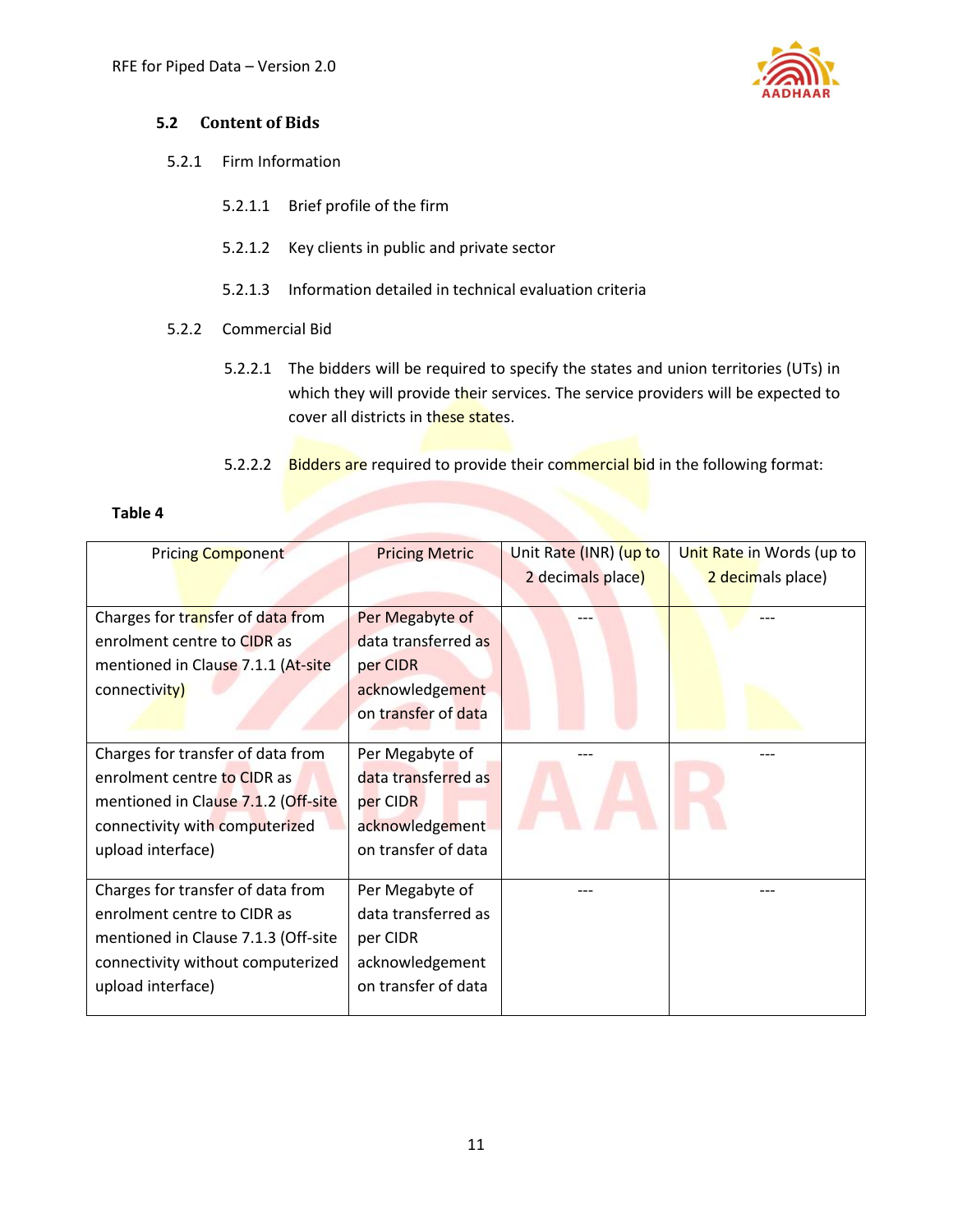

#### <span id="page-11-0"></span>**6 Terms and Conditions**

#### **6.1 Post Empanelment process and award of work**

- <span id="page-11-1"></span>6.1.1 Upon completion of the RFE process, the UIDAI will compile a database of all the eligible and qualified Service Providers
- 6.1.2 The database shall also contain all the relevant details in terms of key information parameters of each service provider sample in table 2.1, 2.2 and 2.3
- 6.1.3 The UIDAI will make available the database of all empanelled Service Providers to Registrar / enrolment agencies who wish to engage service providers for providing data connectivity. Using the above information, Registrar / enrolment agencies will be able to access details of the technical score of the empanelled service providers
- 6.1.4 The Registrar / enrolment agencies may then engage the service providers to provide data connectivity at locations and times specified by the Registrar / enrolment agencies.
- 6.1.5 The Service Provider will provide a receipt for each instance of data uploaded by the Registrar/ enrolment agencies either on paper or electronically or both as specified by the Registrar / enrolment agency.
- 6.1.6 The successfully empanelled service providers will be required to interact with the UIDAI Technology team on award of empanelment to further understand the technical interface requirements.

#### **6.2 General**

- <span id="page-11-2"></span>6.2.1 The proposal must remain valid for 90 (ninety) days after submission
- 6.2.2 The firm shall perform the services and carry out its obligations under the contract with due diligence and efficiency, in accordance with generally accepted techniques and practices used in the industry and shall observe sound management practices

#### <span id="page-11-3"></span>**6.3 Payments**

#### **6.3.1 All payments shall be made by the Registrar / enrolment agencies at periodicities as determined by the Registrar / enrolment agencies at the time of award of work**

#### <span id="page-11-4"></span>**6.4 Duration of Contract**

The term of the empanelment will be for 3 years extendable to 5 years.

#### <span id="page-11-5"></span>**6.5 Termination or Cessation of Empanelment**

6.5.1 In case of breach of contract by the firm, UIDAI shall have the authority to cancel / terminate the empanelment.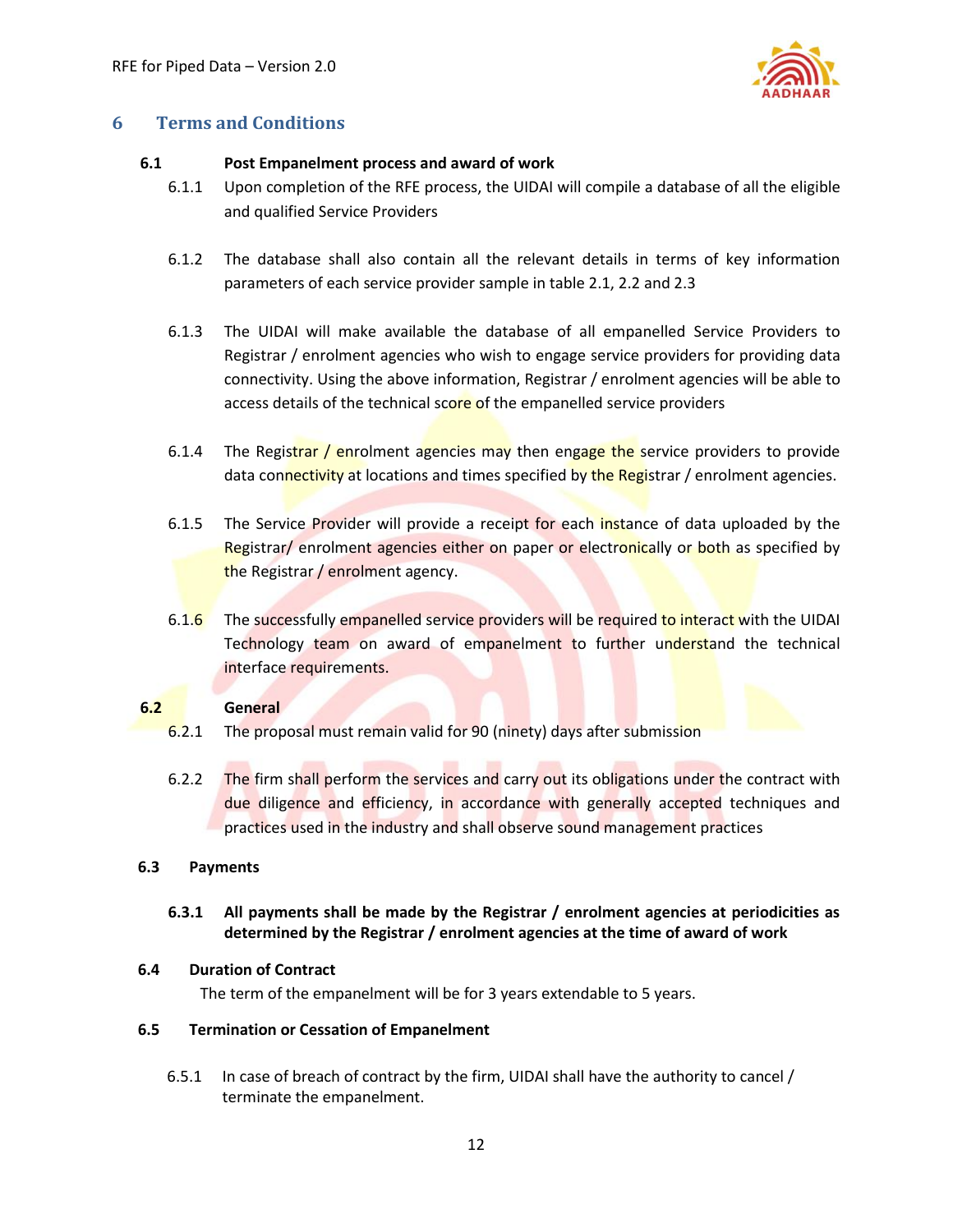#### <span id="page-12-0"></span>**7 Scope of Work**

The SoW would be for a period of 3 years, extendable up upon review of performance to 5 years.

<span id="page-12-1"></span>Core activities include, but are not limited to the following:

#### **7.1 Interface between Enrolment Agency and Service Provider**

The empanelled service provider is expected to interface with the Enrolment Agency in one of the following ways to ensure data is transferred from the Enrolment Centre to the CIDR. The expected data volumes per enrolment centre is provided in Annexure – III.

The service provider shall take responsibility of ensuring the data is transferred from the enrolment centre to CIDR**. The data transfer shall occur to the CIDR via HTTPS/SFTP over a secured connection such as a VPN** or as required by **security guidelines of UIDAI** as issued by UIDAI.

The scope of work of the Service Provider will change based on the service model offered.

Locations are defined as thus:

**City locations:** Defined as A-1, A, B-1 and B-2 Locations as defined in the Compensatory City Allowance (CCA) classification as defined by the Ministry of Finance (Annexure – I)

**District locations:** Defined as District Capitals. Link to full list provided in Annexure - II

**Block locations:** Defined as Block Headquarters. Link to full list provided in Annexure - II

**Rural locations:** All locations not covered in City, District and Block are classified as Rural locations. Link to full list provided in Annexure - II

The Service Provider will have to providing any of the following three service models at all locations.

#### **7.1.1 At-site data connectivity:**

The empanelled service provider will be provide adequate bandwidth for at-site connectivity to meet all the benchmark upload times in Table 5 to all enrolment agency computers at the enrolment centre to enable data transfer at site.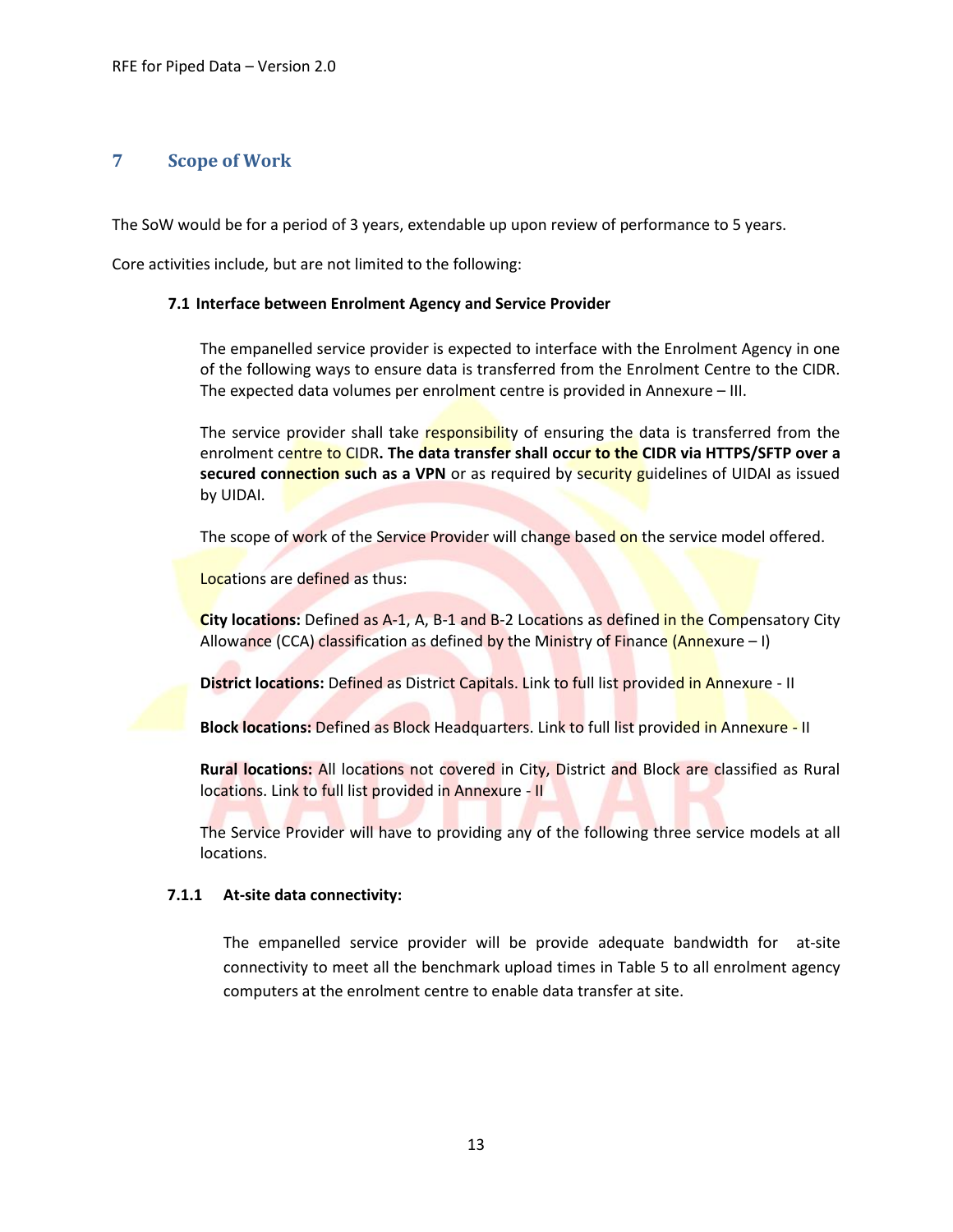

#### **7.1.2 Off-site connectivity with computerized upload interface:**

The service provider will have the option of providing off-site connectivity from a Data Collection Centre owned by the Service Provider which are equipped with computerized hardware, USB enabled data upload interface connected to the network. These locations will have to satisfy the following requirements:

- All Data Collection Centres (DCCs) will have to be located within **50 Kilometres**  by road from the enrolment centres it is servicing
- DCCs will have to be equipped with a simple computerized, USB enabled data upload interface (e.g. Kiosk, PC)
- Hardware interface should house a upload software that makes data upload as simple as possible that shall be provided by UIDAI.

#### **7.1.3 Off-site connectivity without computerized upload interface**:

The service provider will have the option of providing off-site connectivity from a Data Collection Centre owned by the Service Provider without a hardware interface. In this service model the service provider will have to provide a method (e.g. Ethernet cable) to connect a standard laptop carried by the Enrolment Agency (EA) agent to the service provider network. These locations will have to satisfy the following requirements:

- All Data Collection Centres (DCCs) will have to be located within **50 Kilometres**  by road from the enrolment centres it is servicing
- DCCs must offer data connectivity through an interface (e.g. Ethernet) cable which will allow the EA agent to plug in a laptop to get connected to the network

#### <span id="page-13-0"></span>**7.2 Assisted Last Mile**

#### 7.2.1 In the case of scenarios outlined in 7.1.2 and 7.1.3:

The enrolment centre agent might require some assistance in data upload in case of issues at the DCC. To address this issue, UIDAI requires the service provider to provide troubleshooting support through on-site staff at the DCC be able to help the Enrolment Centre agent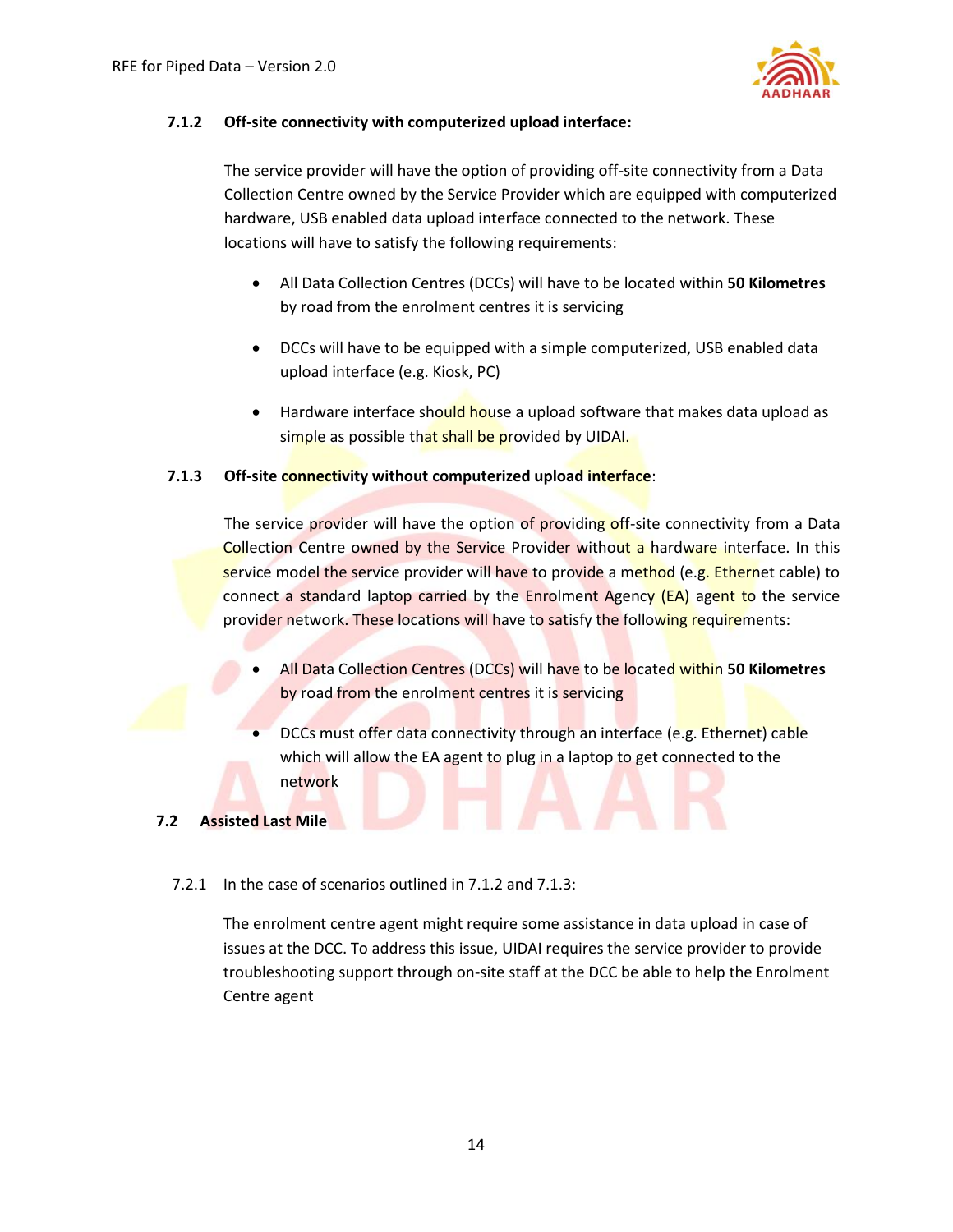

#### <span id="page-14-0"></span>**7.3 Network Operations Centre (NOC)**

- 7.3.1 The service provider should own and operate a complete Network Operation Centre (NOC). The service provider NOC should work 24X7 throughout the year to take care of the network
- 7.3.2 The bidder should have a centralised Help Desk or a Point of Contact on 24 X 7 basis to take care of the network management and provide telephonic support to any EA who may need it.

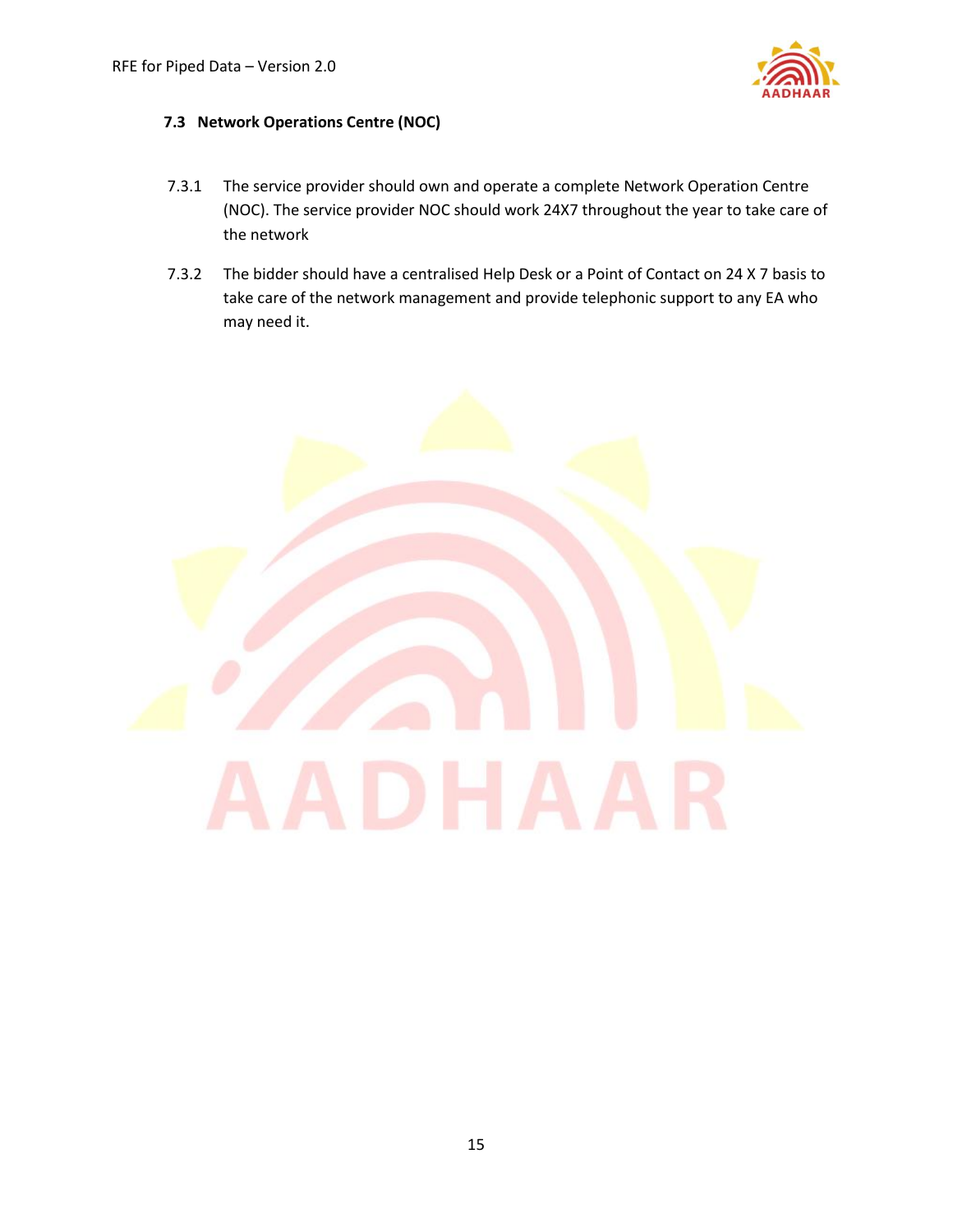

#### <span id="page-15-0"></span>**8 Service Level Agreements**

The Service Provider agrees to the following service level agreement (SLA) parameters while providing services to Registrar / enrolment agencies. These SLAs shall be tracked on a periodic basis and are envisaged to have liquidation damage clauses on non-adherence to any of them.

<span id="page-15-1"></span>All relevant SLAs are listed below along with explanations and limits.

#### **8.1 Upload time for ready data**

**Upload time is the time taken for ready data to reach CIDR once the drive containing the resident data is plugged into the Service Provider network.** The average upload time measured over 1 month for one batch of data will be measured to calculate performance as per SLA.

One batch of data is defined as the total data upload per enrolment centre per day in Annexure  $-$  III which amounts to 2800 Megabytes of data.

#### **Table 5: Multipliers for upload time performance**

| Benchmark upload times         | City  | <b>District</b> | <b>Block</b> | <b>Rural location</b> |
|--------------------------------|-------|-----------------|--------------|-----------------------|
| On-site connectivity provided  | 6 Hrs | 8 Hrs           | $10$ Hrs     | $12$ Hrs              |
| Off-site connectivity provided | 6 Hrs | 8 Hrs           | $10$ Hrs     | 12 Hrs                |

#### 8.1.1 Reward definition

If the service provider guarantees and provides performance that is within the benchmark performance specified in Table 6, then the Registrar / enrolment agencies may choose to include a reward clause in contract execution

#### 8.1.2 Benchmark definition

If the service provider guarantees and provides performance that is at benchmark levels, no changes will be added to the payment.

#### 8.1.3 Liquidated damages definition

If the service provider guarantees and provides performance according to table 6 but the actual performance is slower than the upload time matrix in Table 6, then the Registrar / enrolment agencies may consider including liquidated damages at the time of executing the contract.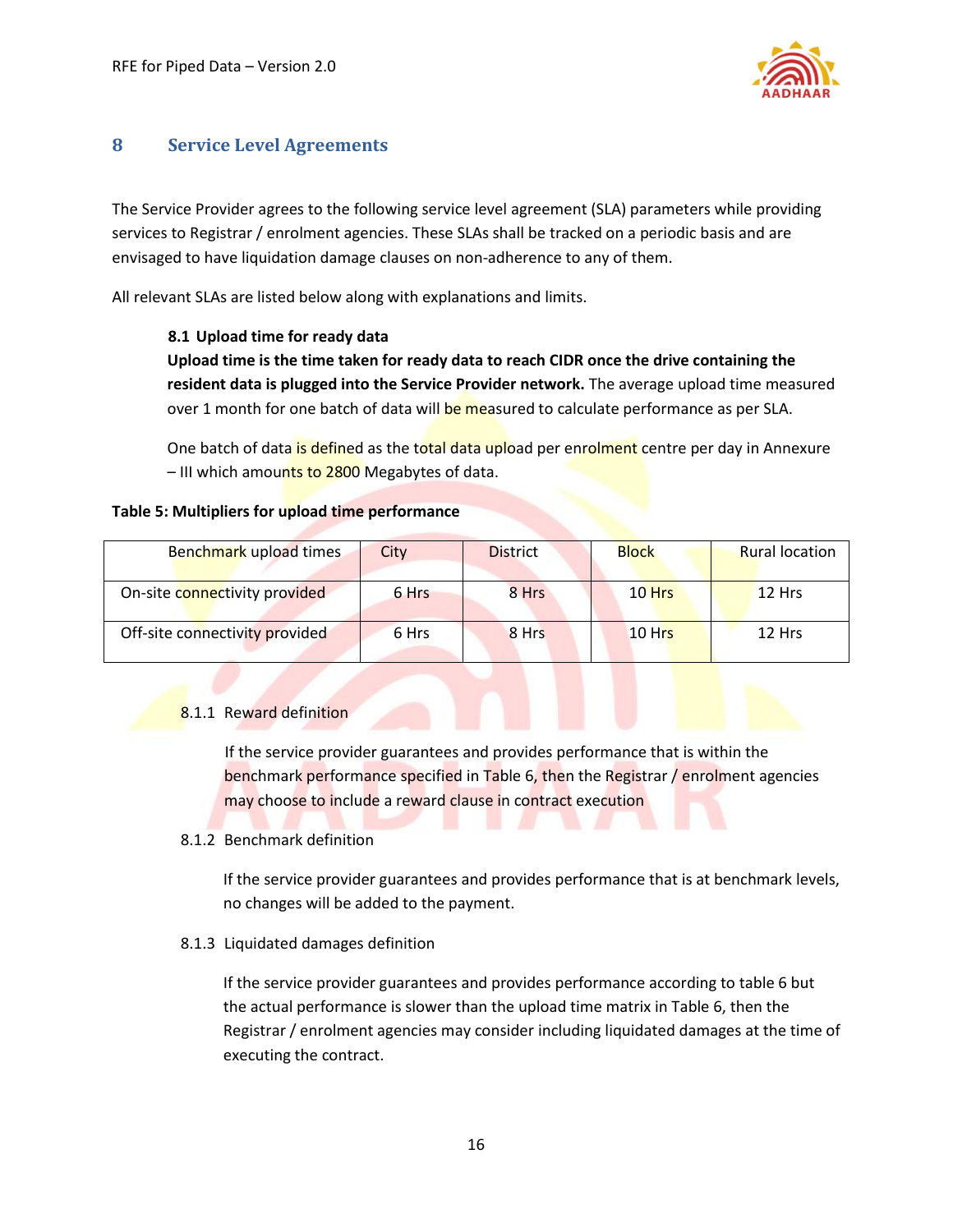### <span id="page-16-0"></span>**Annexure – I Compensatory City Allowance (CCA) classification of cities**

|                                          |                   | <b>DEFINING CITIES</b> |                                         |                                                           |
|------------------------------------------|-------------------|------------------------|-----------------------------------------|-----------------------------------------------------------|
| <b>State/Union Territory</b>             | $A-1$             | A                      | $B-1$                                   | B2                                                        |
| ANDHRA PRADESH                           | Hyderabad         |                        | Vijayawada<br>Visakhapatnam             | Warangal<br>Guntur                                        |
| <b>ASSAM</b>                             |                   |                        | Guwahati                                |                                                           |
| <b>BIHAR</b>                             |                   |                        | Patria                                  |                                                           |
| <b>CHANDIGARH</b>                        |                   |                        |                                         | Chandigarh                                                |
| <b>CHHATTISGARH</b>                      |                   |                        |                                         | Durg-Bhillai<br>Nagar<br>Raipur                           |
| <b>DELHI</b>                             | Delhi             |                        |                                         |                                                           |
| <b>GUJARAT</b>                           |                   | Ahmedabad<br>Surat     | Rajkot<br>Vadodara                      | Jarmagar<br>Bhavreigar                                    |
| <b>HARYANA</b>                           |                   |                        | Faridabad                               |                                                           |
| <b>JAMMU &amp; KASHMIR</b>               |                   |                        |                                         | Srinagar<br>Jammu                                         |
| <b>JHARKHAND</b>                         |                   |                        | Jamshedpur<br>Dhanbad                   | Ranchi                                                    |
| <b>KARNATAKA</b>                         | Bangalore         |                        |                                         | Belgaum<br>Hubli-Dharwad<br>Mangalore<br>Mysore           |
| <b>KERALA</b>                            |                   |                        | Kochi                                   | Kozhikode<br>Thiruvarianthapuram                          |
| <b>MADHYA PRADESH</b>                    |                   |                        | Jabalpur<br>Bhopal<br>Indore            |                                                           |
| <b>MAHARASHTRA</b>                       | Greater<br>Mumbai | Nagpur<br>Pune         | Nashik                                  | Armavati<br>Aurangabad<br>Bhiwandi<br>Solapur<br>Kolhapur |
| <b>ORISSA</b>                            |                   |                        |                                         | Cuttack<br>Bhubaneshwar                                   |
| <b>PUDUCHERRY</b> (formerly Pondicherry) |                   |                        |                                         | Puducherry                                                |
| <b>PUNJAB</b>                            |                   |                        | Amritsar<br>Ludhiana                    | <b>Jalandhar</b>                                          |
| <b>RAJASTHAN</b>                         |                   | Jaipur                 |                                         | Bikaner<br>Jodhpur<br>Kota                                |
| <b>TAMIL NADU</b>                        | Chennai           |                        | Coimbatore<br>Madurai                   | Salem<br>Trupur<br>Truchirapalli                          |
| UTTARAKHAND                              |                   |                        |                                         | Dehradun                                                  |
| <b>UTTAR PRADESH</b>                     |                   | Lucknow<br>Karpur      | Meerut<br>Agra<br>Allahabad<br>Varanasi | Moradabad<br>Ghaziabad<br>Aligarh<br><b>Bareilly</b>      |
| <b>WEST BENGAL</b>                       | Kolkata           |                        | Asarcol                                 | Gorakhpur                                                 |

SOURCE: Ministry of France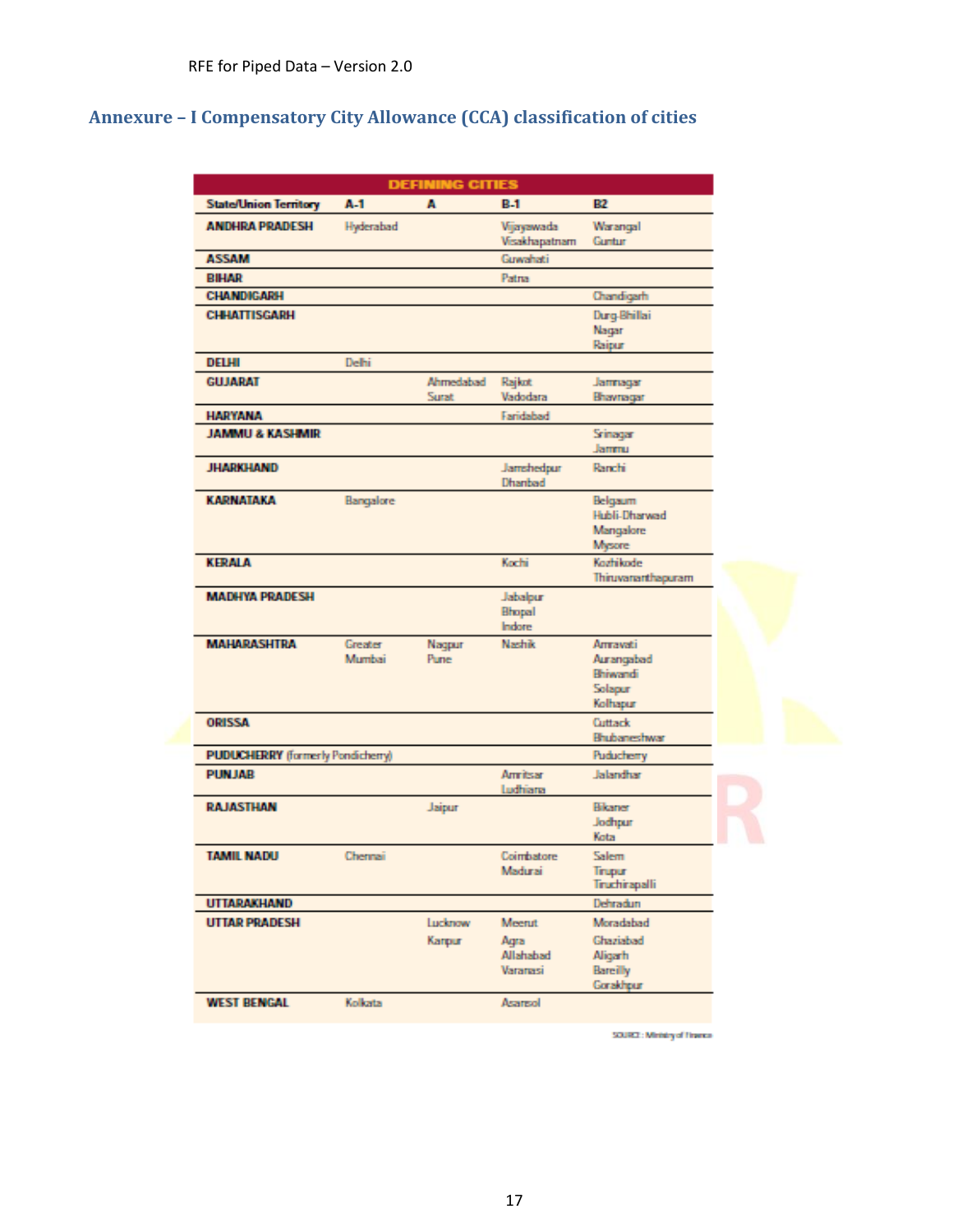

#### <span id="page-17-0"></span>**Annexure – II Choice sheet for selection of serviced states and union territories**

Each bidder is requested to fill in (YES or NO) for cities and indicative percentage of locations covered at each level for district/block/village; next to the states and UTs they will service and the service models deployed as per the contract. Within two months of empanelment, the Service Provider will be required to provide the number and names of districts/blocks/villages covered in each State/UT to UIDAI. For reference, full list of Districts/Blocks/Villages can be found at the following link as per 2011 Census of India.

<http://www.censusindia.gov.in/2011-VillageDirectory/index.html>

| <b>Name of Service Provider:</b> |                                     |                         |                             |                             |  |     |                       |                             |  |  |
|----------------------------------|-------------------------------------|-------------------------|-----------------------------|-----------------------------|--|-----|-----------------------|-----------------------------|--|--|
| SR <sub>NO</sub>                 | <b>STATE / UT</b>                   | <b>SERVICE PROVIDED</b> | <b>ON SITE CONNECTIVITY</b> |                             |  |     | OFF SITE CONNECTIVITY |                             |  |  |
|                                  |                                     |                         |                             | CITY DISTRICT BLOCK VILLAGE |  |     |                       | CITY DISTRICT BLOCK VILLAGE |  |  |
| $\mathbf{1}$                     | Andhra Pradesh                      |                         |                             |                             |  |     |                       |                             |  |  |
| $\overline{c}$                   | Arunachal Pradesh                   |                         |                             |                             |  |     |                       |                             |  |  |
| 3                                | Assam                               |                         |                             |                             |  |     |                       |                             |  |  |
| $\overline{4}$                   | <b>Bihar</b>                        |                         |                             |                             |  |     |                       |                             |  |  |
| $\overline{5}$                   | Chhattisgarh                        |                         |                             |                             |  |     |                       |                             |  |  |
| 6                                | Goa                                 |                         |                             |                             |  |     |                       |                             |  |  |
| $\overline{7}$                   | Gujarat                             |                         |                             |                             |  |     |                       |                             |  |  |
| $\, 8$                           | Haryana                             |                         |                             |                             |  |     |                       |                             |  |  |
| $\overline{9}$                   | Himachal Pradesh                    |                         |                             |                             |  |     |                       |                             |  |  |
| 10                               | Jammu & Kashmir                     |                         |                             |                             |  |     |                       |                             |  |  |
| 11                               | <b>Iharkhand</b>                    |                         |                             |                             |  |     |                       |                             |  |  |
| 12                               | Karnataka                           |                         |                             |                             |  |     |                       |                             |  |  |
| 13                               | Kerala                              |                         |                             |                             |  |     |                       |                             |  |  |
| 14                               | Kolkata                             |                         |                             |                             |  |     |                       |                             |  |  |
| 15                               | Madhya Pradesh                      |                         |                             |                             |  |     |                       |                             |  |  |
| 16                               | Maharashtra                         |                         |                             |                             |  |     |                       |                             |  |  |
| 17                               | Manipur                             |                         |                             |                             |  |     |                       |                             |  |  |
| 18                               | Meghalaya                           |                         |                             |                             |  |     |                       |                             |  |  |
| 19                               | Mizoram                             |                         |                             |                             |  |     |                       |                             |  |  |
| 20                               | Mumbai                              |                         |                             |                             |  |     |                       |                             |  |  |
| 21                               | Nagaland                            |                         |                             |                             |  |     |                       |                             |  |  |
| 22                               | Orissa                              |                         |                             |                             |  |     |                       |                             |  |  |
| 23                               | Punjab<br>e and                     | ш<br>w                  |                             | a a                         |  | AU. |                       | V.                          |  |  |
| 24                               | Rajasthan                           |                         |                             |                             |  |     |                       |                             |  |  |
| 25                               | Sikkim                              |                         |                             |                             |  |     |                       |                             |  |  |
| 26                               | Tamil Nadu                          |                         |                             |                             |  |     |                       |                             |  |  |
| 27                               | Tripura                             |                         |                             |                             |  |     |                       |                             |  |  |
| 28                               | Uttar Pradesh (E)                   |                         |                             |                             |  |     |                       |                             |  |  |
| 29                               | Uttar Pradesh (W)                   |                         |                             |                             |  |     |                       |                             |  |  |
| 30                               | Uttarakhand                         |                         |                             |                             |  |     |                       |                             |  |  |
| 31                               | <b>West Bengal</b>                  |                         |                             |                             |  |     |                       |                             |  |  |
| $\mathbf{1}$                     | Andaman and Nicobar Islands         |                         |                             |                             |  |     |                       |                             |  |  |
| $\overline{c}$                   | Chandigarh                          |                         |                             |                             |  |     |                       |                             |  |  |
| $\overline{3}$                   | Dadra and Nagar Haveli              |                         |                             |                             |  |     |                       |                             |  |  |
| $\overline{4}$                   | Daman and Diu                       |                         |                             |                             |  |     |                       |                             |  |  |
| 5                                | Lakshadweep                         |                         |                             |                             |  |     |                       |                             |  |  |
| $\boldsymbol{6}$                 | National Capital Territory of Delhi |                         |                             |                             |  |     |                       |                             |  |  |
| $\overline{7}$                   | Puducherry                          |                         |                             |                             |  |     |                       |                             |  |  |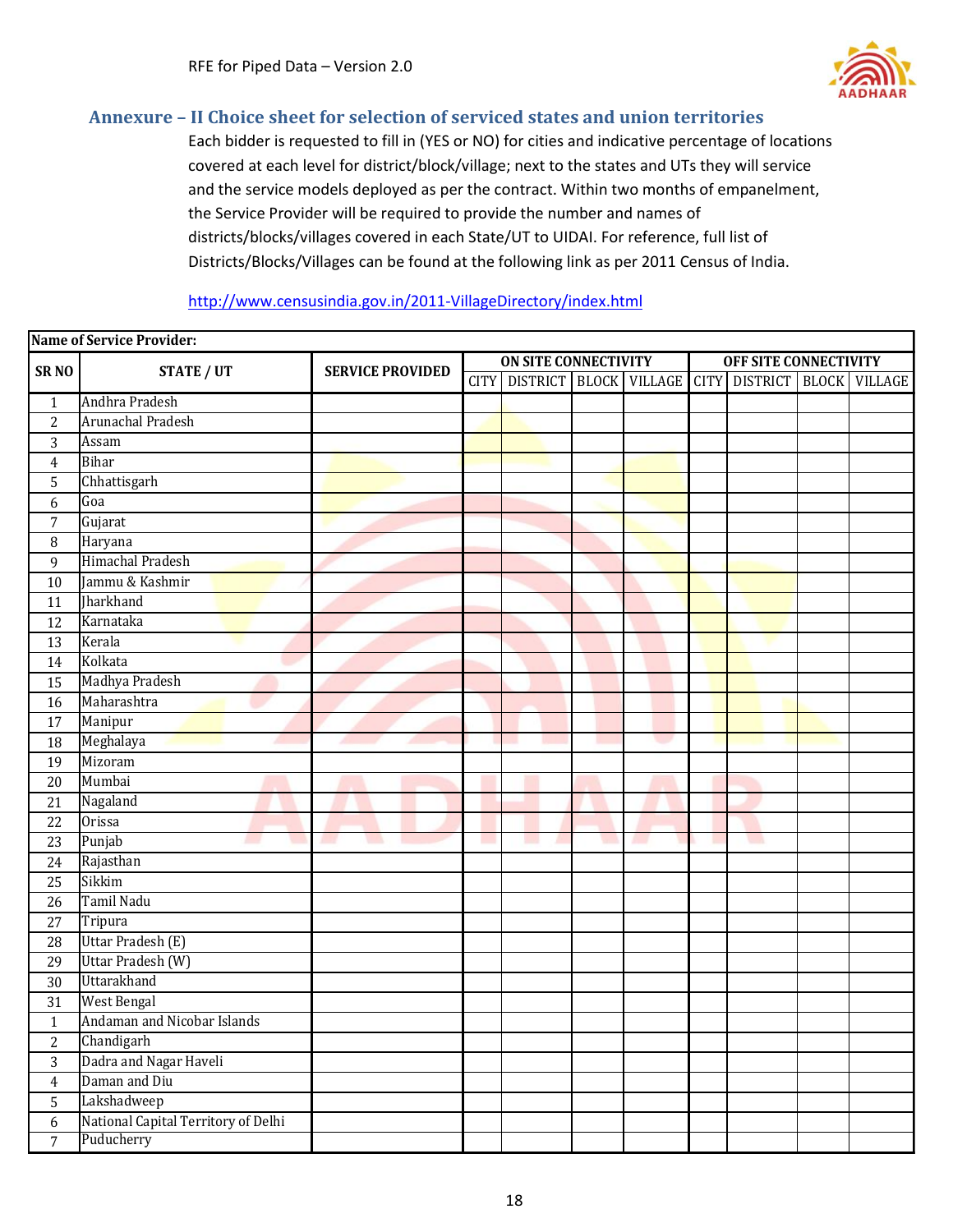#### RFE for Piped Data – Version 2.0



Uttar Pradesh has been divided into UP(E) and UP(W) as the Telecom Service Area corresponding to UP has been split into two. Mumbai and Kolkata have been separated from Maharashtra and West Bengal respectively as they are independent Telecom Service Areas.

Details on the States and Union Territories (UTs) covered in each telecom service areas can be found at the Department of Telecommunications (DoT) website at

#### **<http://www.dot.gov.in/uas/Amendment%20dated%204%20Jul%2007%20to%20CMTS%20&%20%20UASL.pdf>**

**Note:** Selected parties will be expected to provide electronic copies of list of all existing connected sites in a pre-determined format as specified by UIDAI. The selected parties will be expected to update this list at frequent predetermined intervals as specified by UIDAI.